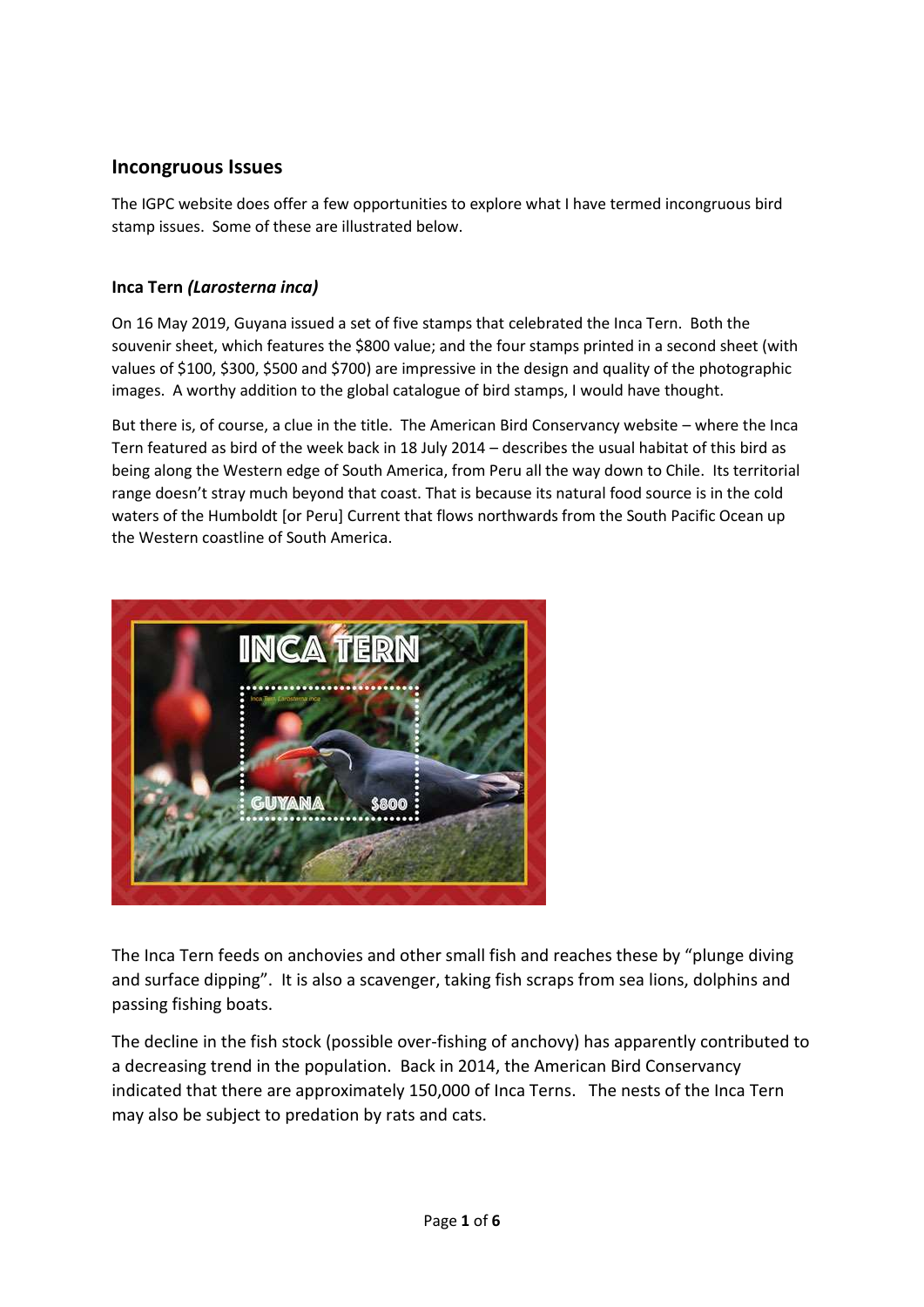

The animalia website also highlights some interesting facts about the Inca Tern: it has a lifespan of 14-20 years; is around 39-42cm long; and weighs 180-210 grams. The most striking feature is, of course, the white moustache, contrasting with the dark-grey body and the red-orange of the beak. The Inca Tern breeds on coasts that have sandy beaches, but also frequent inshore guano islands and offshore islands where the coast is rocky.

Inca Terns are also monogamous, with pairs returning to the same mating sites years after year.

Guyana is not the only country where it is seemingly illogical to have issued an Inca Tern stamp: the bird theme website indicates that both Mozambique and Antigua and Barbuda have also done so. In the one stamp issued by Peru, the Inca Tern shares billing with a bat. There are no issues from Chile, which is a shame.

If you want to see an Inca Tern in captivity, then they may be present at the Bournemouth Oceanarium. Quite why they are there is not fully explained on the website.

The Inca Tern has "Near Threatened" status.

It would be ideal to find a used version of one of these stamps on a cover that was sent from Guyana either to Peru or to Chile. That would be an appropriate application for this issue.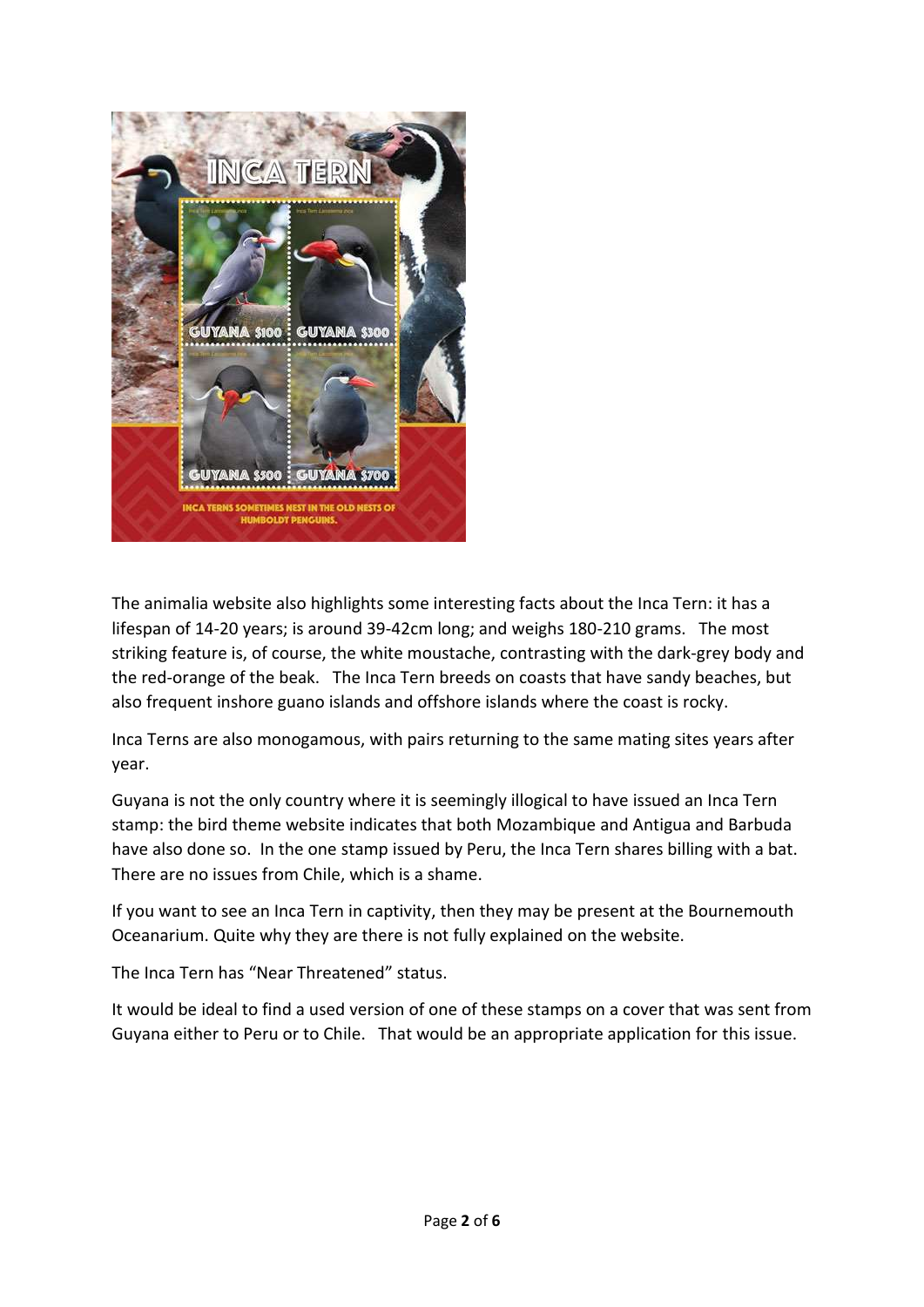### **Penguins of the Caribbean – Grenada Grenadines**

This sheet of six \$2 stamps dates from 25 June 2007 and helpfully provides a marginal narrative about the characteristics of penguins.



The stamps feature **the Royal Penguin** *(Eudyptes schlegeli)* which I discovered is a native resident of Macquarie Island, deep in the Southern Ocean, but may also be found on Clerk and Bishop Islands. These territories are legally attached to Australia (the State of Tasmania). Apparently, it is known for some individual Royal Penguins to get lost on their travels, but they tend to arrive in the Falkland Islands or South Georgia and the South Sandwich Islands, rather than gravitating towards Petit Martinique or Carriacou in the Grenadines.

Penguins-World indicates that there are around 2.1 million Royal Penguins, with a stable population. The Royal Penguin is around 63-68 centimetres in height and 5 kg in weight. Life expectancy in the wild is around 12 years, though Penguin International suggests that the age range is 15-20 years.

As can be seen on the stamps, the chief characteristic of the Royal Penguin is the yellow crested feathers, parted in the middle of the head. The Royal Penguin can be distinguished from the Macaroni Penguin, which is also crested, by its pale or white face. The bill of the Royal Penguin is red or orange in colour (as can be seen on the stamps) and the legs and feet are pink (just about visible in the images).

The Royal Penguin also has "Near Threatened" status.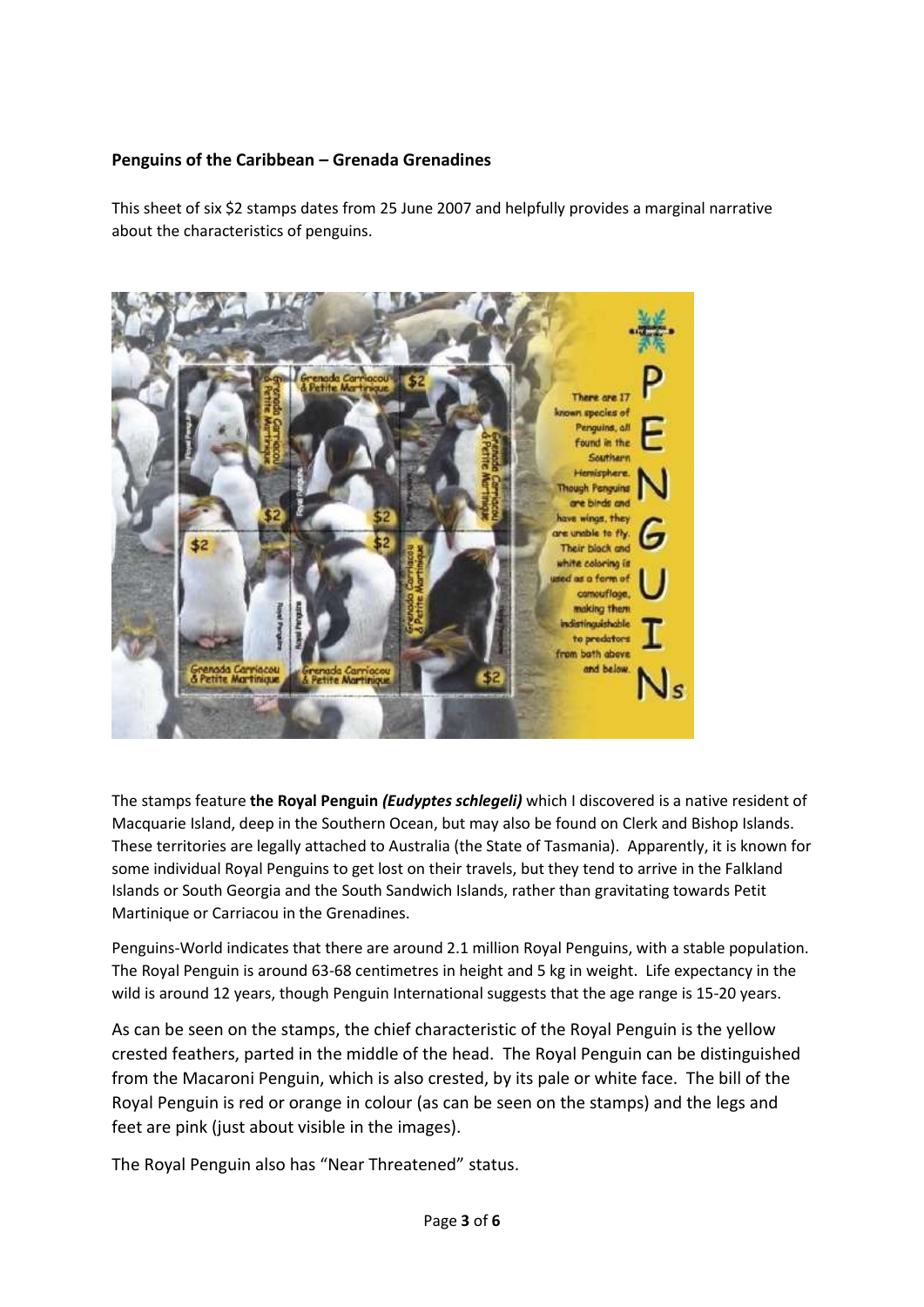### **The Grey Crowned Crane from Liberia**

This stamp – as part of a miniature sheet – celebrates the Grey Crowned Crane *(Balearica Regulorum),* issued on 30 July 2013, under the "Birds of the World" theme. Unfortunately, the Grey Crowned Crane is not a native of Liberia, but can be found on the African continent, in a belt that stretches from Kenya, through Rwanda, Burundi, Uganda, Tanzania, Mozambique and Zimbabwe and parts of South-eastern South Africa.



In researching this bird, I did find that it is the national bird of Uganda, a status that it has enjoyed for over 100 years, apparently. When at rest, the crest of the crane can seem to be in the colours of the Ugandan flag: yellow, black and red. This sits above a multi-coloured head: a black forehead combined with white and red around the cheeks, as is amply illustrated on the Liberian stamp.

The Crowned Crane is around a metre in height and stands on long, slim black legs. The neck of the Crane is almost as long as the legs. The feathers are pearl grey and elongated, almost to provide an ornamental fringe to the wings.

The Grey Crowned crane feeds on grass seeds, small toads, insects and other invertebrates and are also known to forage for millet, soya and potatoes – where these are being grown on farms located near their habitats.

Sadly, the Grey Crowned Crane is an endangered species, owing to the activities of humans, some of whom see the cranes as potential pets to show off; whilst others target the eggs and feathers for supposed medicinal purposes. Poaching and illegal trade therefore represent the greatest threat to these birds. Instead of tending their nests and chicks, the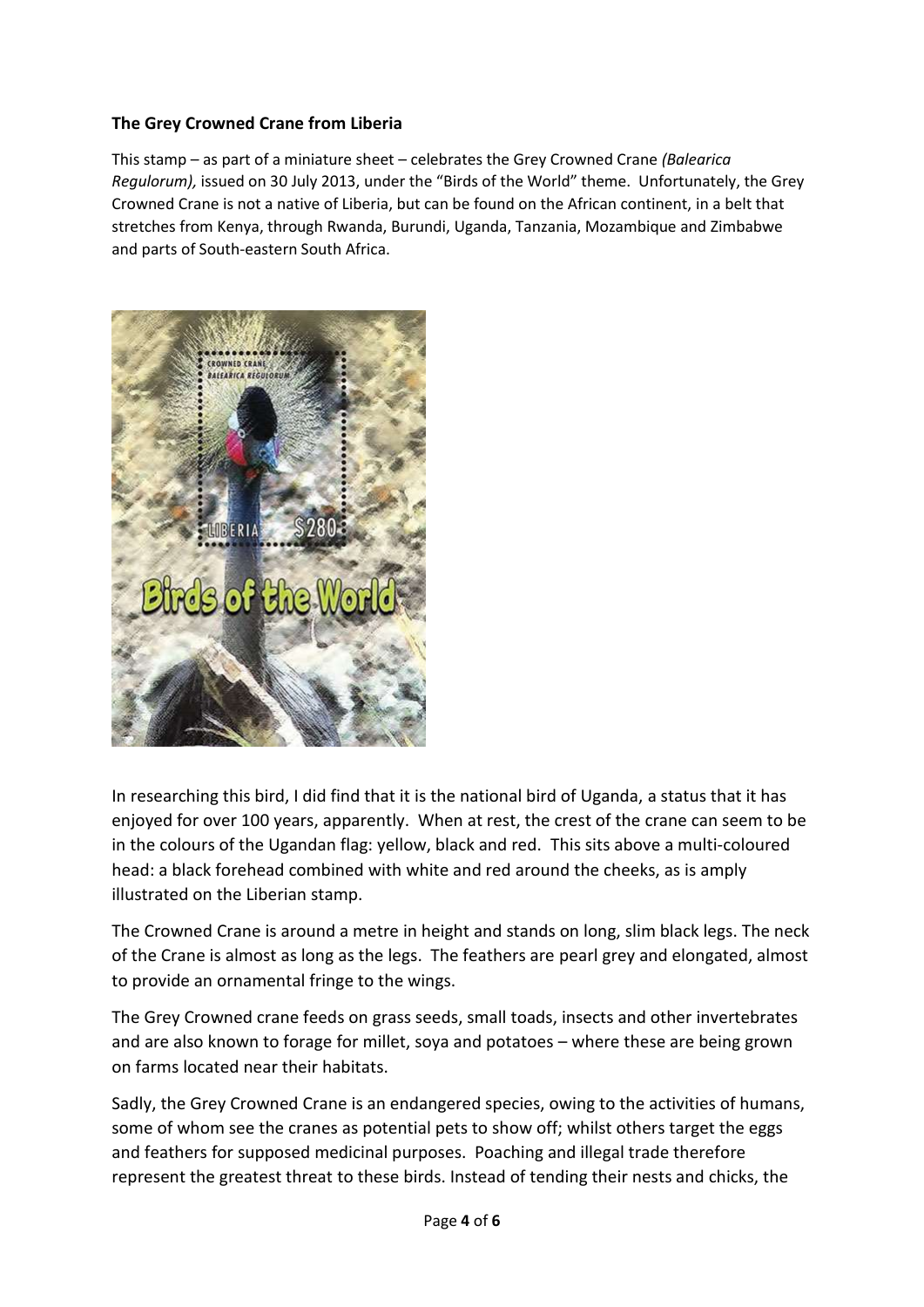cranes have to watch out for potential incursions by humans. The Grey Crowned Cranes is apparently fabled for its gentle nature, which makes the predation by humans all the more appalling.

Added to these problems is the usual narrative of "habitat degradation" which also threatens the crane's future existence.

Whilst the Grey Crowned Crane is not a native resident of Liberia, it is a worthy addition if through the stamp the threatened status of the Grey Crowned Crane comes to light. Though of course the overarching theme could have been "Endangered Birds of Africa" rather than Birds of the World.

### **Micronesia – British Warblers**

On 16 April 2015, the Federated States of Micronesia issued this sheet with a \$3.50 single stamp that features Radde's Bush Warbler *(Phylloscopus schwarzi).* The theme for this issue is "British Warblers". At first glance the British connection is fairly obvious: the London 2015 Stamp Exhibition at the Islington Business Centre. It is a sober issue and is also accompanied by a sheet of six additional illustrations by Henrik Grönveld featuring six birds in the warbler family.